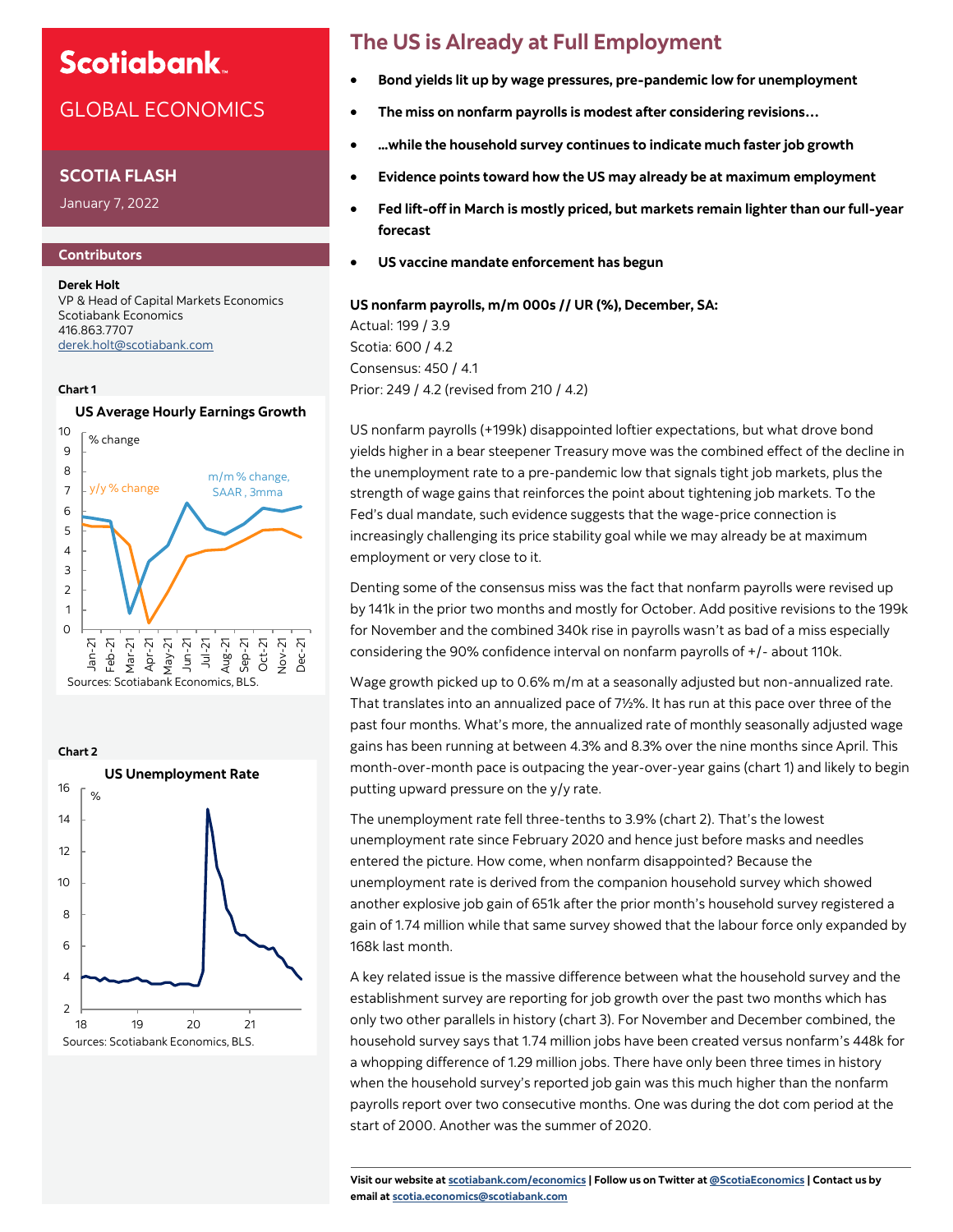# **Scotiabank**

January 7, 2022

SCOTIA FLASH

I don't know why this deviation is occurring. We should be careful toward the bigger error bands around the household survey relative to the nonfarm figures, but the magnitude of the deviation is bigger than what can be explained by relative confidence bands. There is always revision 1,400 risk to both surveys but sweeping aside this observation would require enormous revisions. It's not because people are become self-employed in droves since those numbers are falling as indicated by the same household survey (chart 4). This is pure conjecture on my behalf, but it's not intuitively unreasonable to think that maybe smaller incorporated businesses that are probably better captured in the household survey are

### **Chart 3**

### **Household Survey Anomaly**





picking up workers from the larger payroll employers. Maybe concern toward being in densely concentrated workplaces in urban centers in a pandemic is a driving force! Maybe smaller businesses are more nimble in keeping up with the compensation pressures.

### **OTHER DETAILS:**

Chart 5 shows the breakdown of nonfarm payroll employment by sector. About half a dozen sectors played a similarly sized role in driving the overall employment gain. They were (in order) leisure and hospitality's 53k that may be about to get crushed in January, business services (+43k) but not via temp help, trade/transport (+30k) but with retail trade flat (-2k), manufacturing (26k), construction (22k) and education/health (10k).

Hours worked were up 0.2% m/m in December and 4.6% q/q annualized in Q4 (chart 6). We already have another annualized gain of 0.7% baked into '22Q1 before any Q1 data given the way Q4 ended relative to the overall quarter. That's a strong supporting indication for GDP growth given GDP is an identity defined as hours worked times labour productivity.

The final two charts track employment progress to date in the pandemic. The household

survey shows that the US is still 2.9 million jobs short of where things stood in February 2020. Nonfarm payrolls are still 3.6 million below that same point. My view all along has been that the goal isn't getting back to that point if labour supply is more significantly restrained now. The way I see it, the US is at full employment.

A near-term challenge to monitor will be omicron's effects and vaccine mandates given evidence of a push to enforce them at large employers in the US banking industry as one example. This is probably a nearer-term shock that monetary policy should look through.

#### **US Employment Levels Chart 6 Chart 7 Chart 8Total Hours Worked**









7.0 L<br> $\frac{1}{30^{6}}$ 1. Jan. 42 **10 yan't Hay** 25 22.21  $\tilde{\mathcal{S}}$ **May** 20 20  $\sim$ **Hay Gep** Sources: Scotiabank Economics, BLS.

**Household's Survey Measure of Self-Employed Individuals**

mns of people

### **Chart 5**

7.5 8.0 8.5 9.0 9.5 10.0

**Chart 4**